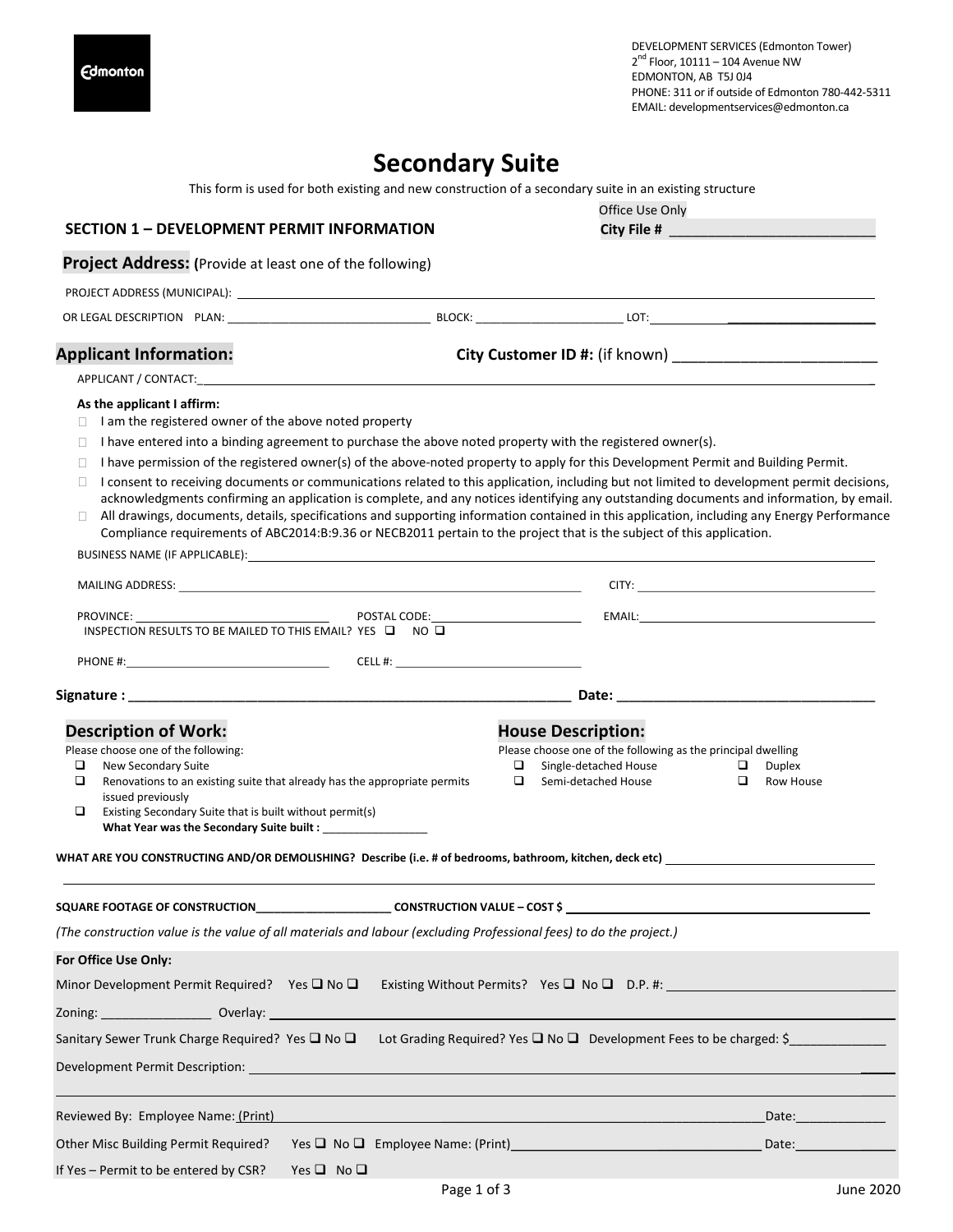

### SECTION 2 - APPLICATION REQUIREMENTS

Secondary Suites as part of an existing House City File #  $City$  File #

# 1 complete set of drawings including \*\*Plan Requirements\*\*

- $\Box$  Site plan (all parking on site must be indicated)
- Floor plans including the main floor plan and the floor plan where the secondary suite is being constructed
- □ Indicate floor to ceiling height
- $\Box$  Show location of the smoke and carbon monoxide detector(s) (must be hard wired)
- $\square$  Show plumbing, heating and ventilation and electrical changes
- **D** Materials of construction
- $\Box$  Pictures of the outside of the house (all sides)
- $\square$  For any exterior alterations also submit elevation plans and construction details

## Subcontractor listing

| <b>Subcontractors</b>                  | <b>City Customer ID#</b> | <b>Business Name &amp; Address</b> |
|----------------------------------------|--------------------------|------------------------------------|
| Building (if different from applicant) |                          |                                    |
| <b>Heating &amp; Ventilation</b>       |                          |                                    |
| Plumbing & Gas                         |                          |                                    |
| Sewer                                  |                          |                                    |
| Electrical - wiring                    |                          |                                    |
| Electrical - underground               |                          |                                    |

NOTE: Mechanical work is not included in this application. If mechanical work (plumbing, gas, heating and ventilation or electrical) is being done, separate permits must be applied for. Please see www.edmonton.ca for additional information on these permits.

\*\*Plan Requirements\*\* All Plans MUST be to scale

| Site Plan/Real Property Report<br>1.<br>A north arrow<br>$\Box$<br>Corresponding street and avenue<br>$\Box$<br>Dimensions of the site (property lines)<br>$\Box$<br>Location of proposed and existing<br>$\Box$<br>buildings/structures<br>Location of existing and proposed accesses to the<br>$\Box$<br>site<br>Grade elevations (for additions)<br>$\Box$<br>Identification of all caveats, covenants, easements<br>$\Box$<br>*Note: For information relating to grade, refer to Section<br>6.1.(33) and 52 of the Zoning Bylaw 12800. | <b>Elevation Plans</b><br>2.<br>Showing all sides of the building (proposed and<br>existing)<br>Building height (m) - from the top of the finished<br>$\Box$<br>floor to mid-point of the roof AND from the top of<br>the finished floor to the top of roof (ridge)<br>Exterior finishing materials and colors<br>$\Box$<br>Showing all windows and doors<br>$\Box$<br>*Note: Elevation plans shall include height<br>information for proposed buildings and structures.<br>For information relating to height refer to Section<br>6.1. (36) and 52 of the Zoning Bylaw 12800. |  |  |
|--------------------------------------------------------------------------------------------------------------------------------------------------------------------------------------------------------------------------------------------------------------------------------------------------------------------------------------------------------------------------------------------------------------------------------------------------------------------------------------------------------------------------------------------|--------------------------------------------------------------------------------------------------------------------------------------------------------------------------------------------------------------------------------------------------------------------------------------------------------------------------------------------------------------------------------------------------------------------------------------------------------------------------------------------------------------------------------------------------------------------------------|--|--|
| <b>Floor Plans</b><br>3.<br>The size of the building (dimensions and square<br>$\Box$<br>footage)<br>Dimensioned room layouts indicating uses and<br>$\Box$<br>activities<br>Location of walls, doorways and windows (include<br>$\Box$<br>all sizes)                                                                                                                                                                                                                                                                                      | <b>Construction Details</b><br>4.<br>Cross section showing all materials used for the<br>П<br>structure<br>Wall/floor/roof assembly details<br>$\Box$<br>Foundation plans and construction specifications<br>$\Box$<br>If more than 2 principle units in the building, then<br>$\Box$<br>firewall required.                                                                                                                                                                                                                                                                    |  |  |

Office Use Only